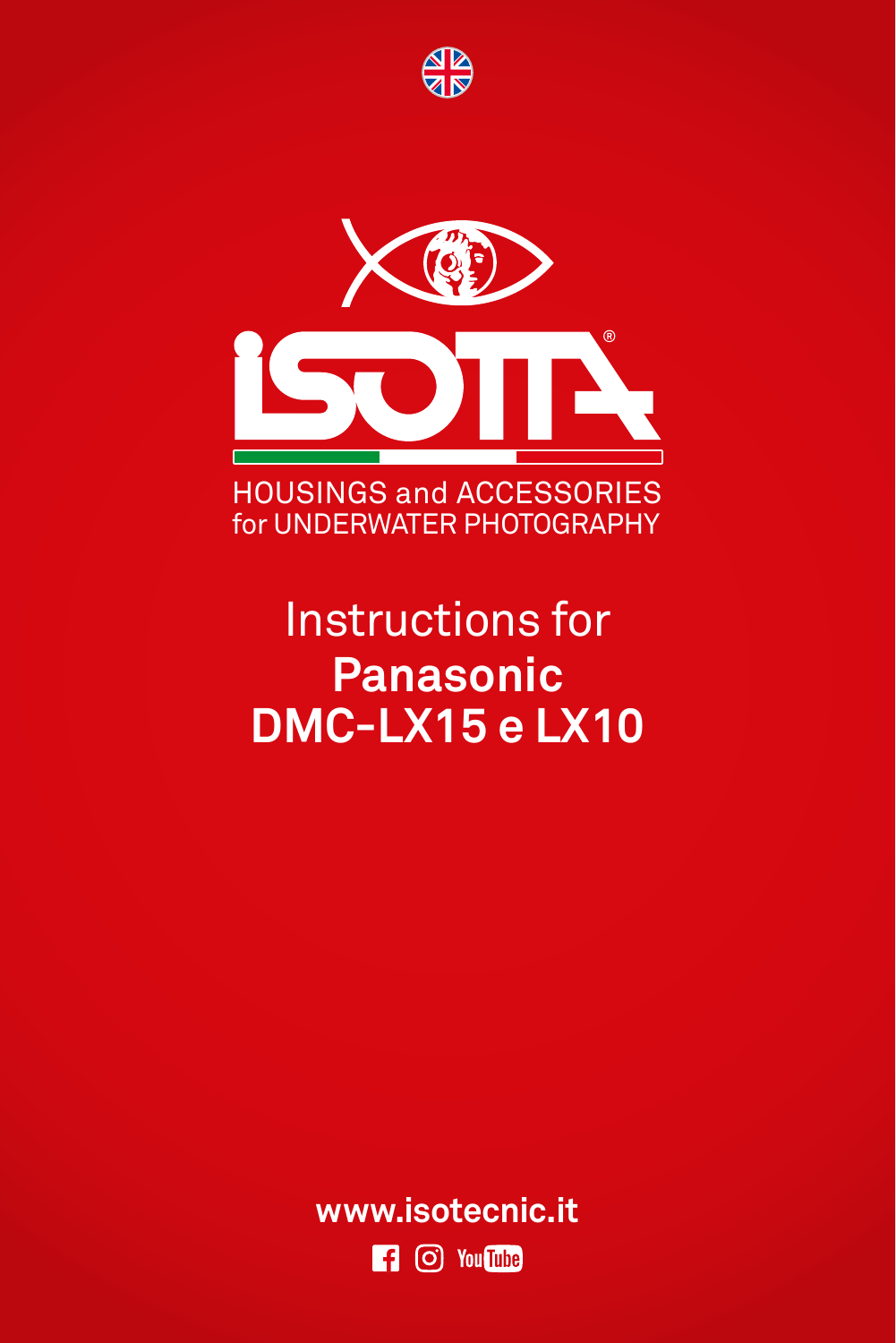

**Thank you for purchasing a product of the line ISOTTA.** 

We are confident that you will benefit from the outstanding performance of our product, manufactured using the most advanced technology available.

**Our service goes wherever you go:**

### $\bigodot$  +39 045 6450480 **support@isotecnic.it**

You can also view all the products in the line including accessories for the product purchased on the website at:

**www.isotecnic.it**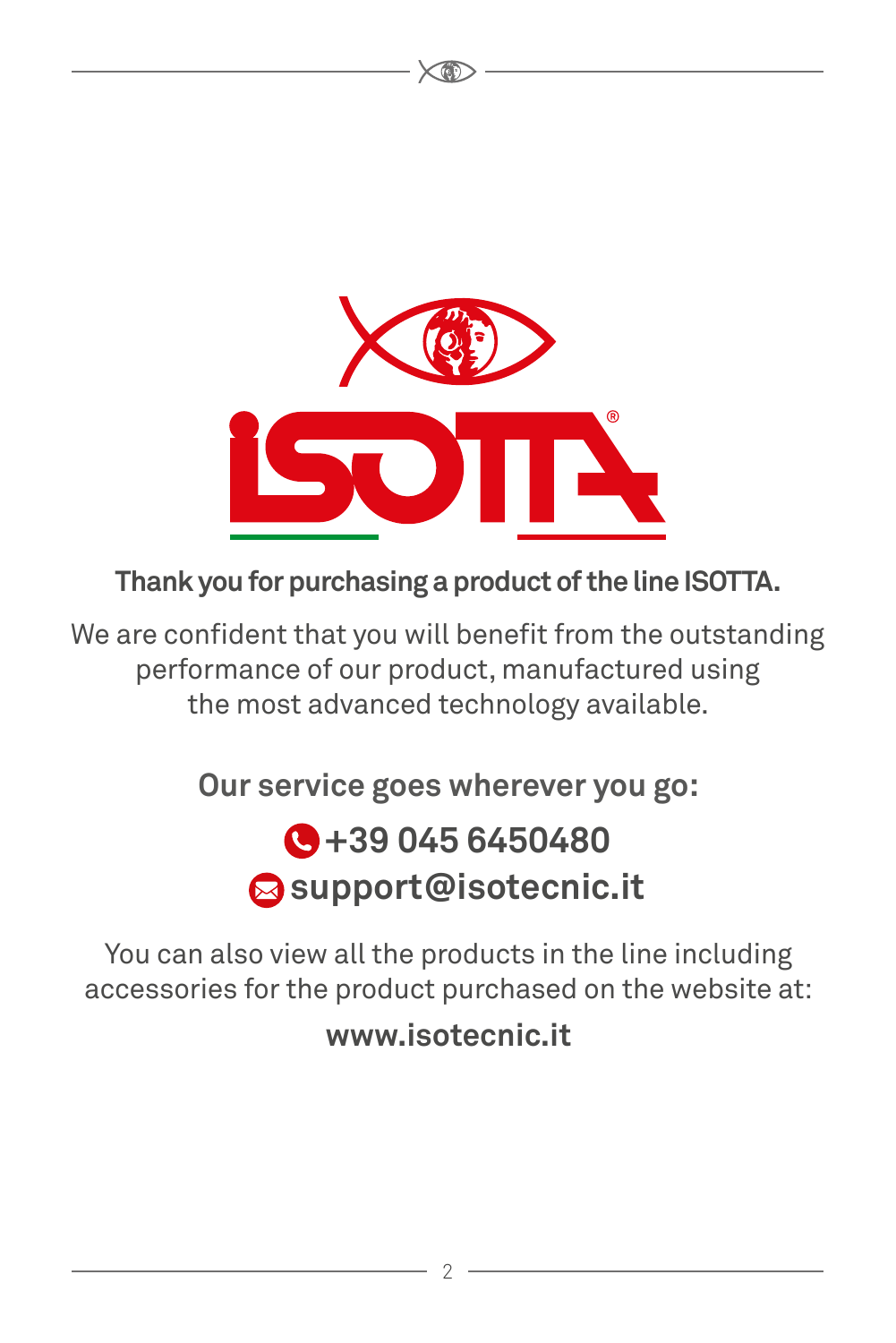# **TABLE OF CONTENTS**

 $\longrightarrow$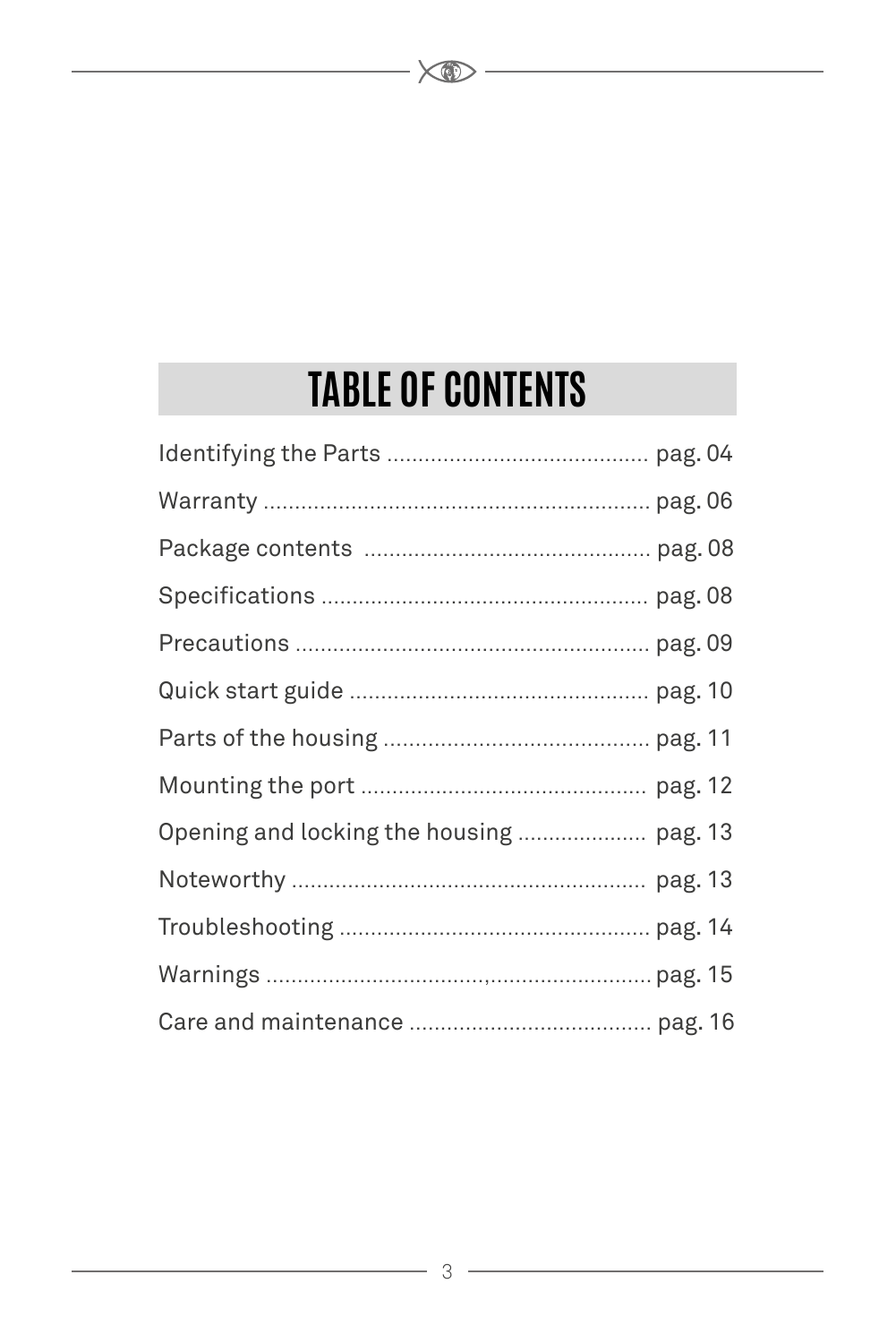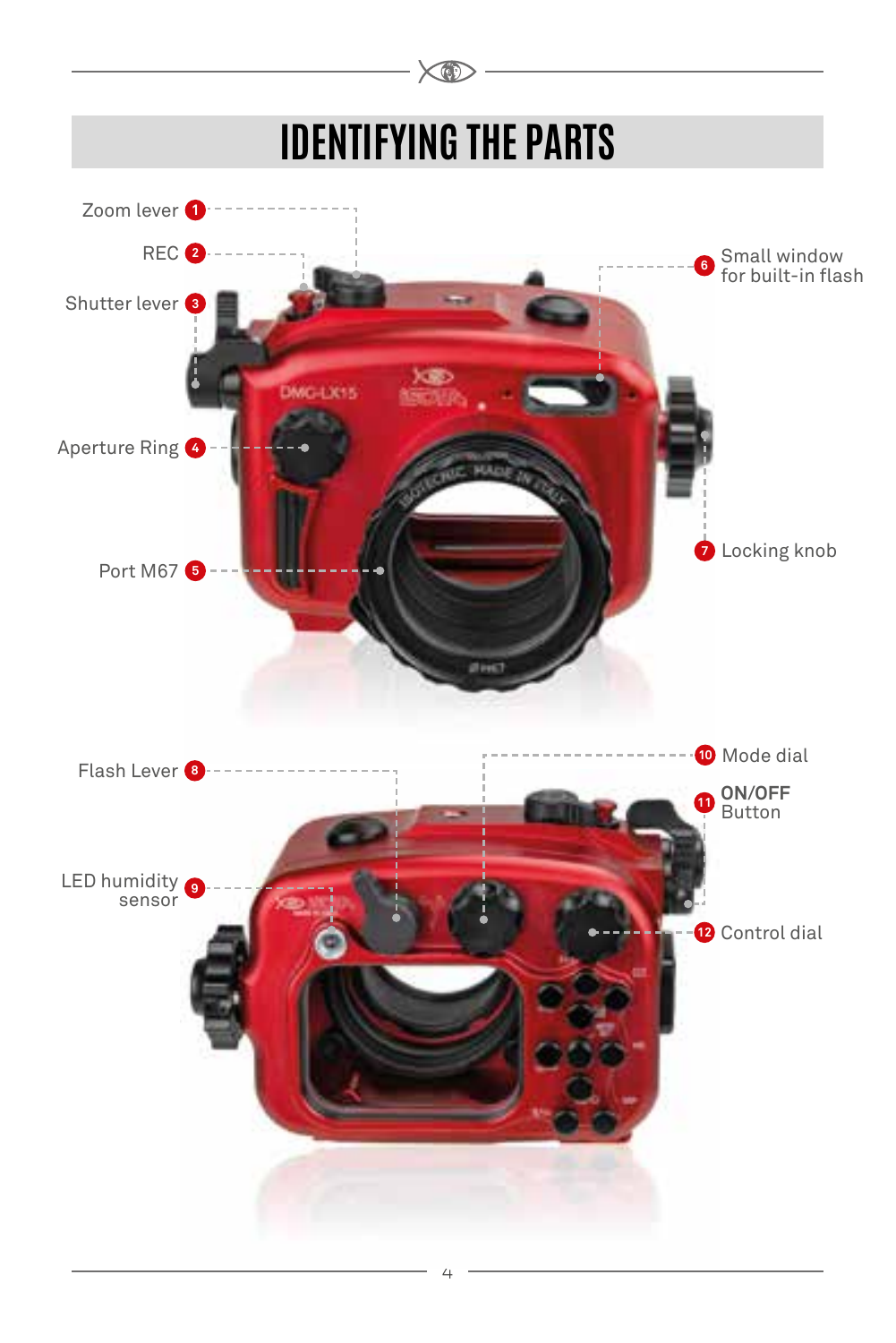# **IDENTIFYING THE PARTS**

 $\times$ 



**12 CONTROL DIAL /** Instructions DMC-LX15**\***

|         | Playback Button     |              | 国心 Sequential Shooting | E  | Exposure compensation<br>button |
|---------|---------------------|--------------|------------------------|----|---------------------------------|
|         | <b>Flash Button</b> |              | <b>Delete Button</b>   | WR | White Balance                   |
| 、<br>MF | POST FOCUS Button   | MENU/<br>SFT | MENU / SET Button      |    |                                 |

**\*** All the controls on the **ISOTTA'S HOUSINGS** faithfully reproduce all the features of the camera. Refer to the specific instructions of the camera for details on usage.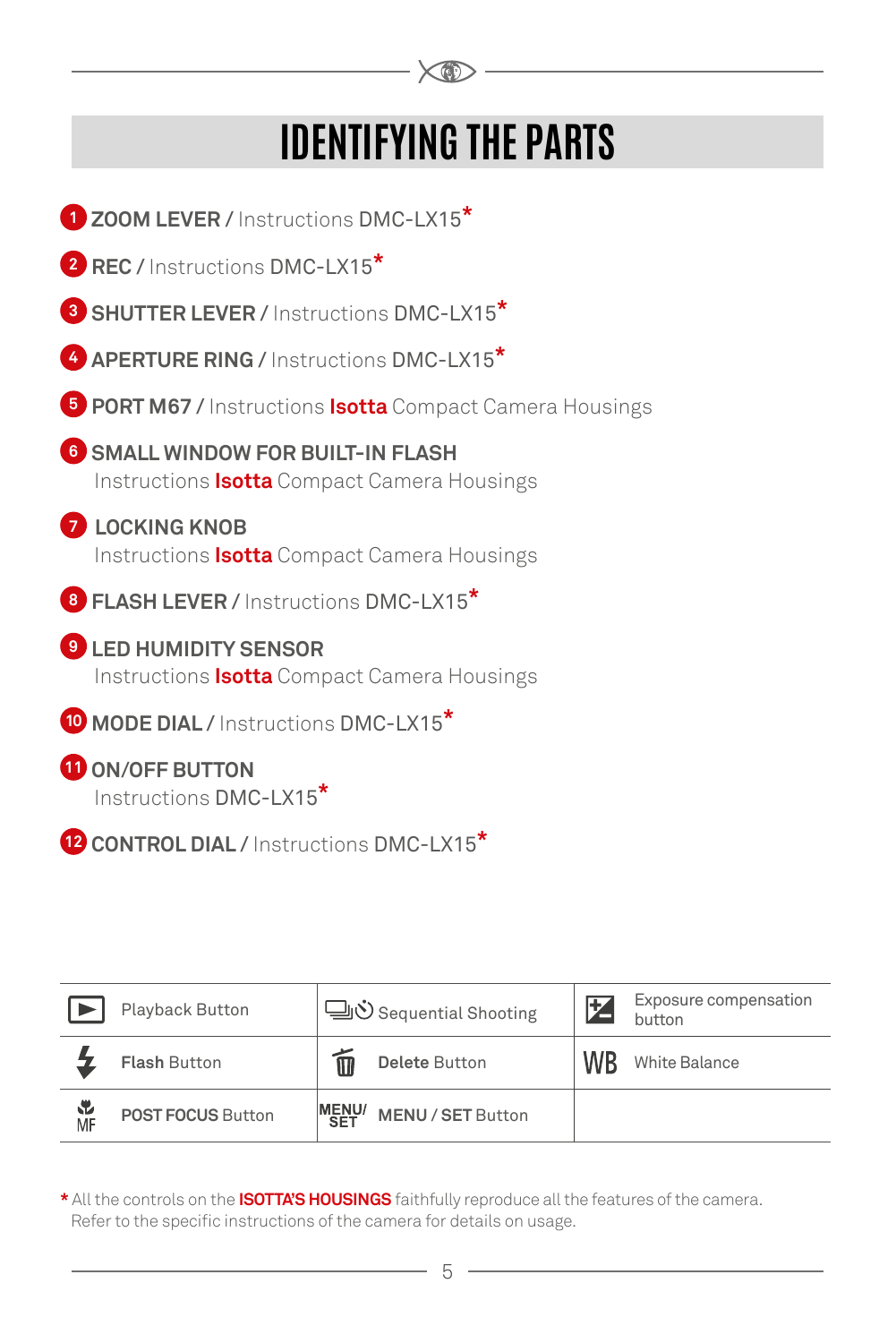### **WARRANTY**

This **Warranty** covers the replacement of parts recognized as defective for manufacturing defects for a period of twenty four (24) months from the date of purchase.

For the purposes of the validity of your warranty you must fill in the **Warranty Certificate** indicating the year, month and date of purchase proven by the corresponding original invoice or purchase receipt issued by the authorized Isotta dealer and the serial number of the product making sure to affix the stamp of the dealer on the certificate.

The **Certificate of Warranty** filled with information must be sent, together with a copy of the invoice/receipt, no later than thirty (30) days from the date of purchase to:

### **warranty@isotecnic.it**

Failure to send the completed, dated and signed **Warranty Certificate** within the 30 days timeframe will disqualify you from claiming under this Warranty.

This **Warranty** becomes void if falsification is made on the invoice or purchase receipt.

#### *This Warranty does not cover the following:*

- **1.** Any defect that occurs due to mishandling or negligence by the purchaser, or due to use outside the specified limits and in any case all the circumstances that can not be attributed to manufacturing defects.
- **2.** Any defect that occurs due to repair, modification, cleaning, etc. performed by anyone other than ISOTTA or an ISOTTA authorized service provider.
- **3.** Any defect or damage that occurs due to transport, a fall, shock, etc. after purchase of the product.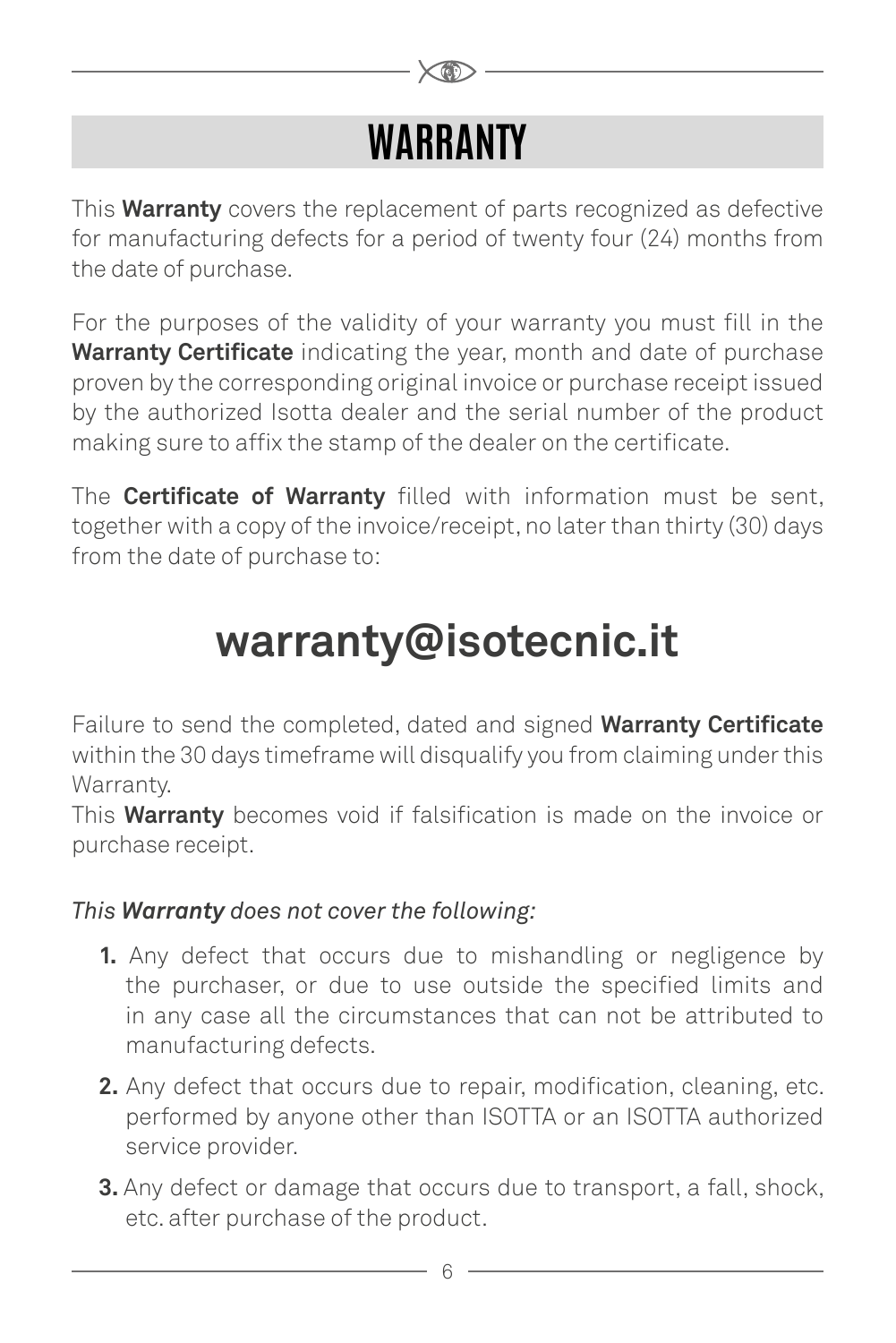**4.** Any defect or damage that occurs due to fire and natural disasters, environmental pollution and irregular voltage sources.

 $\times$ 

- **5.** Any defect that occurs due to careless or improper storage and improper maintenance.
- **6.** Any defect that occurs due to exhausted batteries. Batteries are not guaranteed as they are not manufactured by the company Isotecnic, this does not mean that they are not sourced from the best brands on the market.
- **7.** Any defect that occurs due to sand, mud, etc. entering the housing. Also, being a product not sealed by the manufacturer, it is not guaranteed due to possible flooding causes above-mentioned and not due to manufacturing defects.
- **8. ISOTECNIC Srl** disclaims any liability for any damage that may directly or indirectly be caused to people, pets or not, or things, caused by flooding due to incorrect installation, use and maintenance of the product.

**ISOTECNIC Srl** do not reimburse missed services, travel and transportation costs. Any repair of the equipment under Warranty will always be made at the **ISOTECNIC Srl** plant and the shipping charges will be paid by the customer.

This Warranty is void if the housing is damaged by interventions not carried out by the staff of **ISOTECNIC Srl.**

To return your product for service, please contact your regional authorized service centre(s). Please note that this warranty only applies when the product is purchased in the territory where the service centre is located.

Any dispute relating to the application and/or interpretation of the above-mentioned Warranty shall be subject to the exclusive jurisdiction of the Court of Verona, Italy.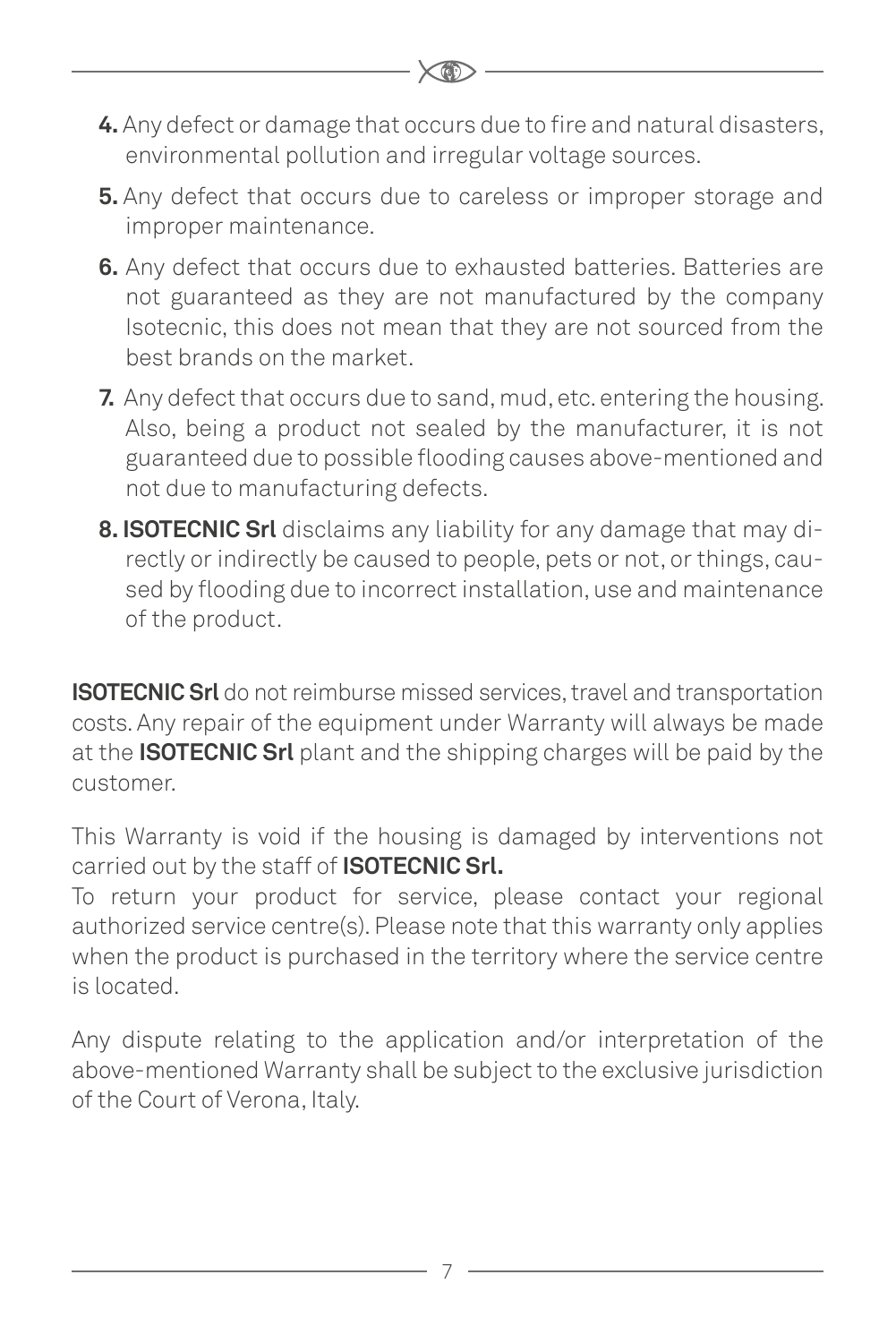

# **SPECIFICATIONS**

All housings are made entirely of **Isotta**'s signature red-colored anodized aluminum which is anti-corodal with depth rate to 330ft/100m.

With double O-Ring seals on each button and on all removable parts to make it extra safe against leakages, every housing has clearly labeled camera controls and is closed with Isotta's single handed one-turn knob to be operated with ease.

### **M16x1 through-hole** *(where present)* **>**

The use of a vacuum system or external monitor is possible through a **M16x1 hole** in an accessible and comfortable position.

### **There are several parts composing the housing. Understanding how to use them is key to a correct performance underwater.**

**BODY:** hard anodized aluminum

**DISPLAY WINDOW**: abrasion resistant polycarbonate

**PORT**: black anodized aluminum and scratch-resistant glass with M67 thread

*(for TG5 is also available as standard a M52 thread)*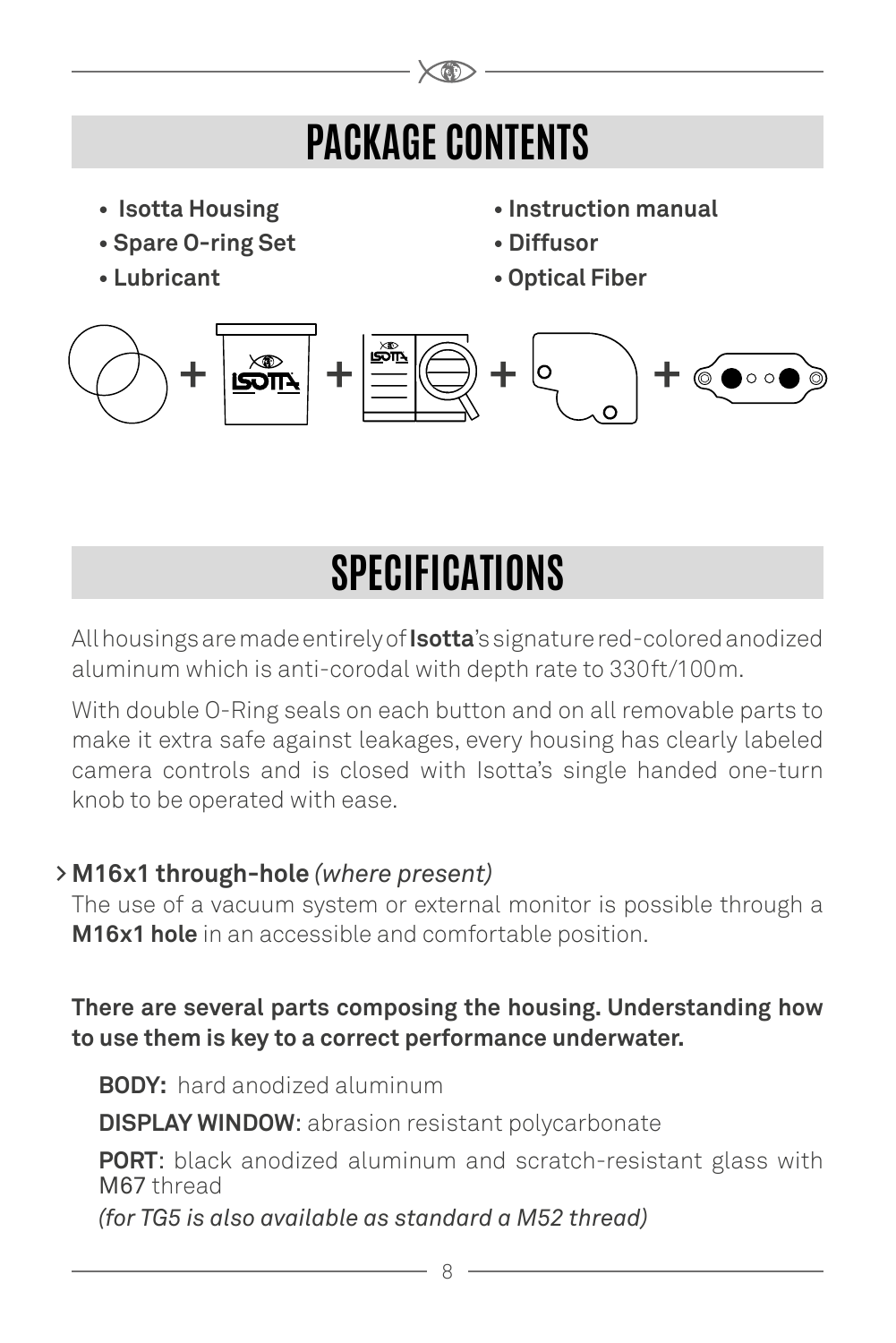# **PRECAUTIONS**

 $\times$ 

- **1.** A water-tight test without the camera inside the housing is highly recommended when using the system for the first time and after the changing of port and O-ring(s).
- **2.** O-rings should be kept clean and lubricated at all times. Discontinue use immediately should you notice any leakage. Do not use lubricants from other brands with the silicone rubber O-rings on this housing, only use the lubricant provided by **ISOTTA**.

After checking the O-rings to make sure that there are no scratches, dust, or debris, apply a light coating of silicone grease to the entire O-rings with your finger.

Applying too much grease will make it easier for dust and debris to adhere to the O-rings, and could cause flooding.

- **3.** When fitting the O-rings into the O-rings groove, insert it straight into the groove; do not bend or twist it.
- **4.** Store the housing in a robust, shock-proof container during transportation; avoid transporting with any equipment, such as a camera, inside the housing, to avoid breakages.
- **5.** Do not open the housing in a sandy environment. Protect the interior from moisture and debris in order to prevent malfunction or leakage.
- **6.** Do not store the housing in an environment of high humidity.
- **7.** Do not leave the housing and the camera in direct sunlight for prolonged periods.
- **8.** Do not store the housing in high temperature environment as in the car cockpit under the sun.
- **9.** Keep out of reach of children.
- **10.** Always dry the front port, the lens, the flash window or the finder using a soft cloth to prevent stain or salt residue from marring the glass surface. Do not use solvent or alcohol to clean the port, viewfinder or LCD window.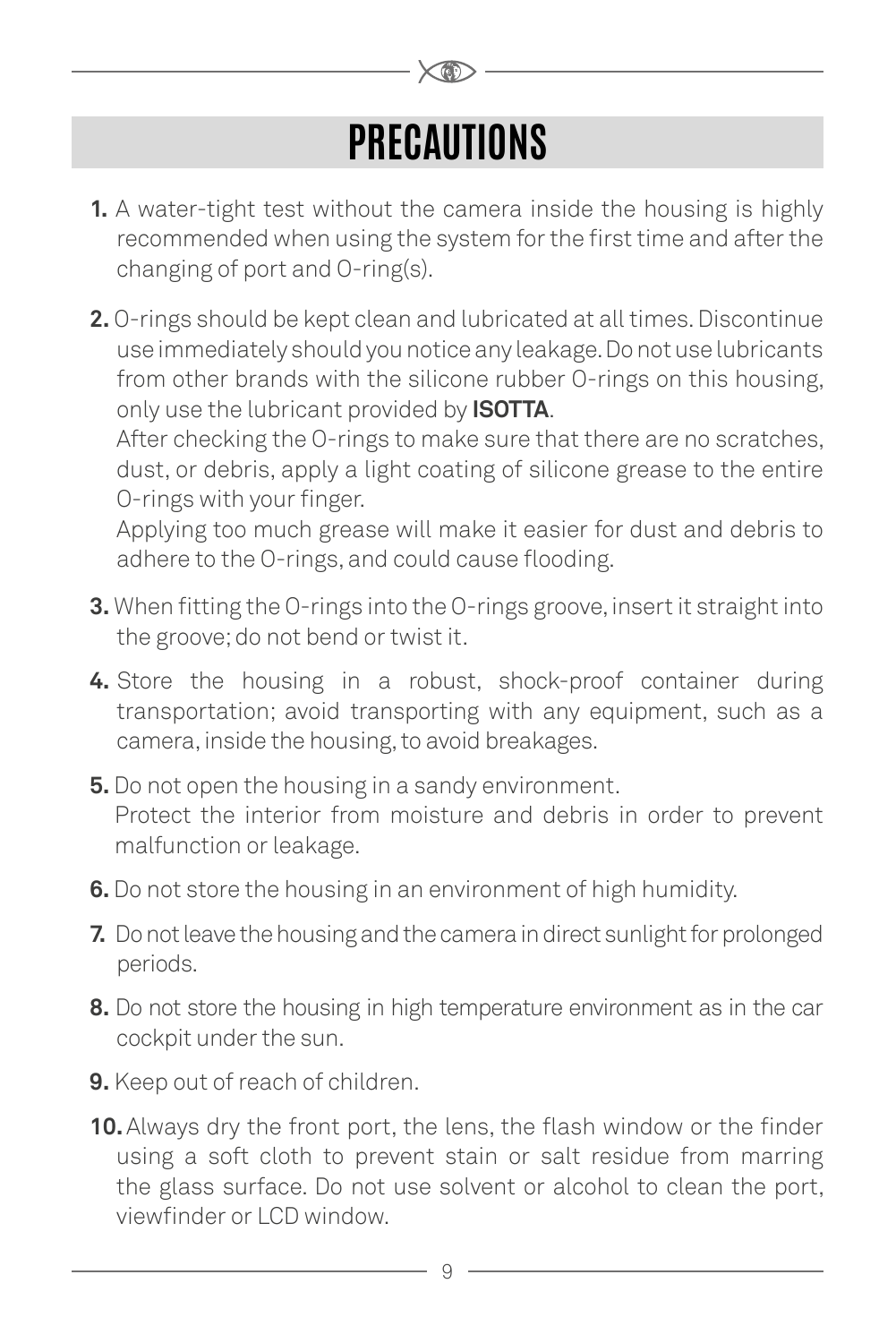**11.** When not in use the case for long time O-rings should be removed and stored separately. Replace the O-rings once a year for a secure watertight. **Use only Isotta O-rings.**

 $\times$ 

- **12.** Rinse the product with sweet water, after underwater use. Ensure that the product is waterproofed before rinsing. Storage of the housing is possible only after cleaning and drying its surface.
- **13.** Unauthorized disassembling and/or modification could result in malfunction or flooding and void product warranty. Take the product to a **ISOTTA** authorized reseller for repair or inspection. The housing is possible only after cleaning and drying its surface.

### **QUICK START GUIDE**

### **1. REMOVE THE BACK FROM THE FRONT**

Apply a slight upward pull to the locking knob and rotate anticlockwise until the pin is visible. Slightly lift the Back until it comes out from the guide pin on the knob. Remove the Back slantwise, paying attention to the two pins on the opposite side.

### **2. INSTALLING THE CAMERA**

Slide the camera directly into the interior of the housing.

### **3. CLOSE THE BACK.**

Make sure that there aren't any obstructions that block a correct housing closure. Check that the O-rings seals are in place, intact, clean and properly lubricated.

Insert the two lower pins of the bottom in the specific slot.

Insert the pin in the guide of the closing knob.

While applying a gentle pressure on the back of the housing, turn the knob until the closure is complete and snap the safety by pressing it slightly down. It is also recommended to check the correct positioning of the O-rings in their slots.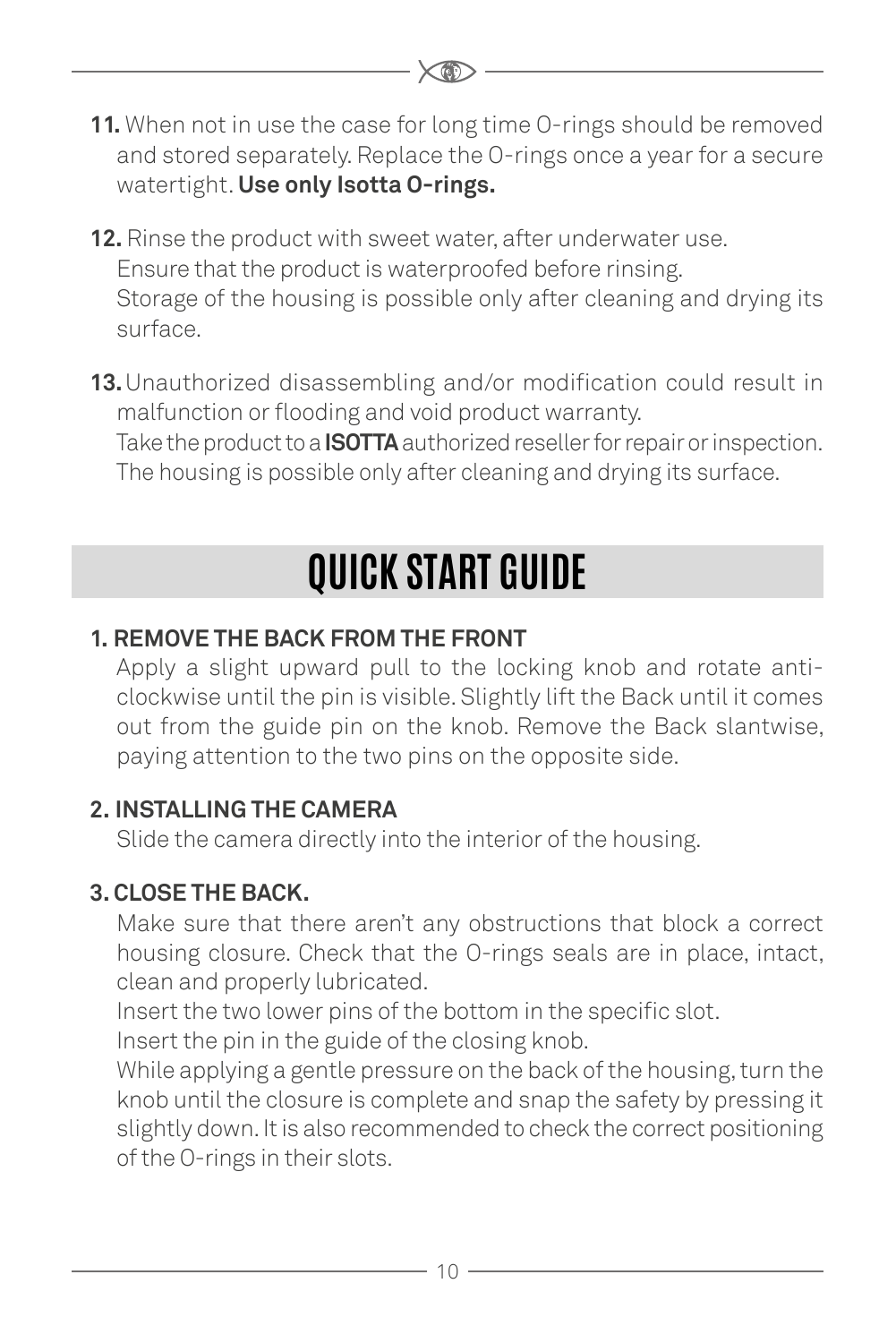# **PARTS OF THE HOUSING**

✕⋒

### **FRONT**

The housing front accomodates the camera. All camera controls are external and are laser-engraved with the symbols for the camera functions.

### *To better understand the functioning of all controls we invite to read the camera's manual carefully.*

On the window sides (or central) there are two threaded holes where one or two external strobes can be connected by optical fiber using the adaptor included.

The bottom of the housing features 3 different threaded holes: **two M6 holes located on the sides and one central one of ¼ W.**

In this way it is possible to use different accessories such as brackets for strobes or tripods.

Internally, the camera can be inserted through the two integrated guides and it will remain steady thanks to the 4 internal plastic supports that block the camera when the housing is closed.

### **BACK**

The back door features all key/main camera controls by means of clearly labelled laser-engraved longlasting buttons. It is fundamental to apply the necessary care when handling it.

In the center there is a large window for a fine camera display view. Above the window of the back door there is a leaking **acoustic LED alarm**. This component acts as an alarm in case of moisture inside the housing.

An internal sensor will turn on the **LED red**: in the event that this happens consult the section **TROUBLESHOOTING** (p.28).

Both **LED** and audible sensor are powered by an internal battery that is replaceable by the user.

The back of the housing is entirely detached from the front body to make easier the camera fitting. To separate the Back from the housing is necessary to first disable the safety.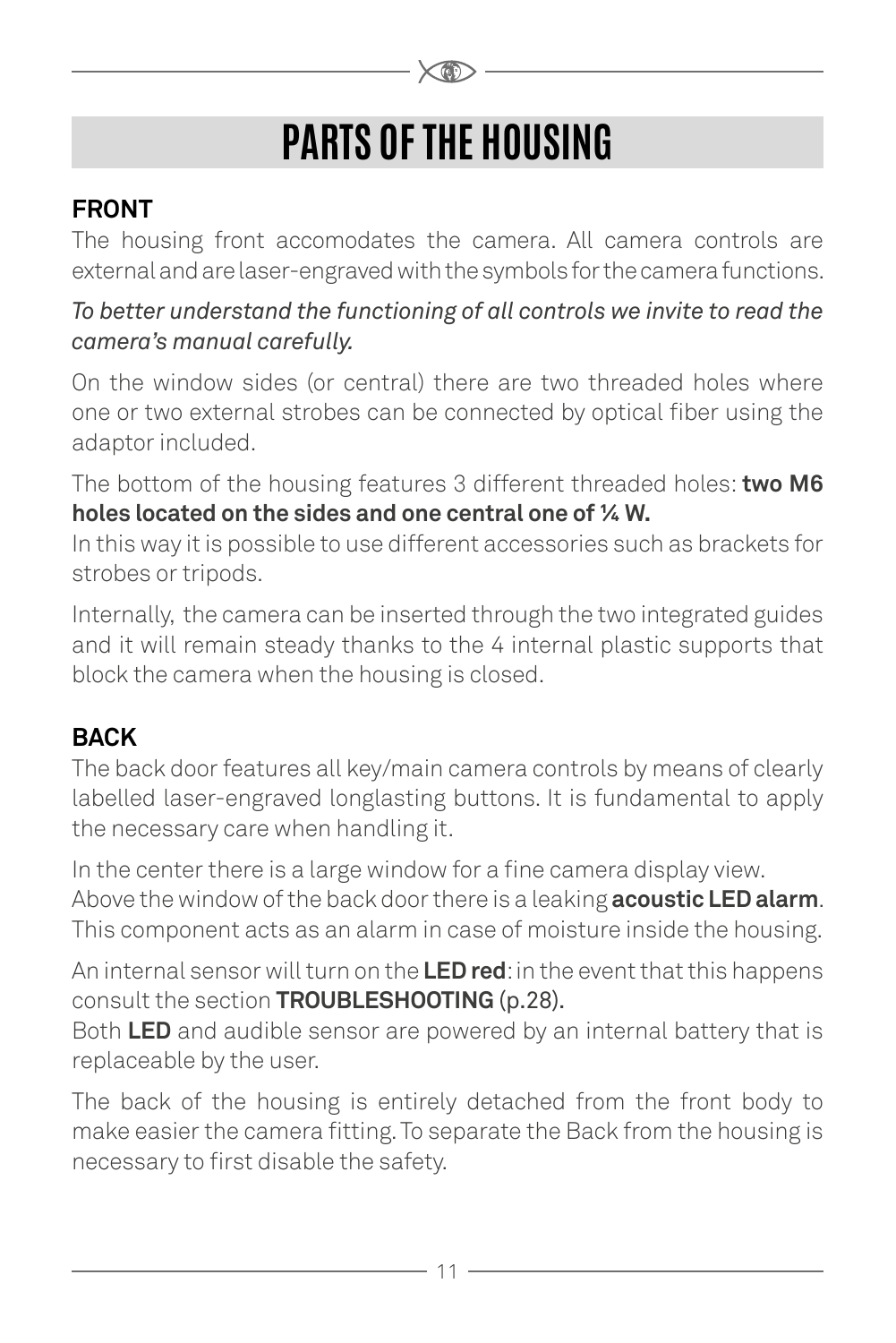# **MOUNTING THE PORT**

✕⋒

Included with the case is provided a flat port in **tempered glass** that, depending on the camera model you choose and his lens, can be fixed or removable.

Recognize which kind of port you need for your camera is simple. It is sufficient to check if there is a lock in the camera lens.

In the event that the camera foresaw a housing with removable lens, the following instructions will enable you to use this feature optimally.

The port is inserted and removed by means of a bayonet mount and the housing is provided with a secure lock for a optimal sealing.

To perform the insertion and desinsertion of the port is necessary to support the housing with the back placed on a hard surface and make sure you have a good grip on it.

#### *To remove it is sufficient unlock the safe lock by applying a gentle traction to the outside and unscrew the port counter-clockwise until the alignment of the markers placed on both sides and remove it.*

Each time you do this it is necessary to pay particular attention to the o-ring present on the extracted part that must be kept clean, undamaged and properly lubricated.

To mount it just place the port at the front housing aligning the two marks, apply a gentle pressure to match up the ends of the two devices and screw it clockwise while maintaining the pressure until it reaches a complete closure, recognizable thanks to the snap of the secure lock.

At this point the port is properly installed and you can proceed with the placement of the camera and the closing of the housing.

The round ports, which are fixed or removable, ends with an **M67 thread**, this thread in the porthole allow to use additional lenses and other accessories with this kind of thread.

The use of these accessories is also possible with the rectangular portholes with the purchasing an optional adapter.

All portholes provided are designed to accommodate the opal diffuser for better light propagation and for a proper use of the built-in strobe.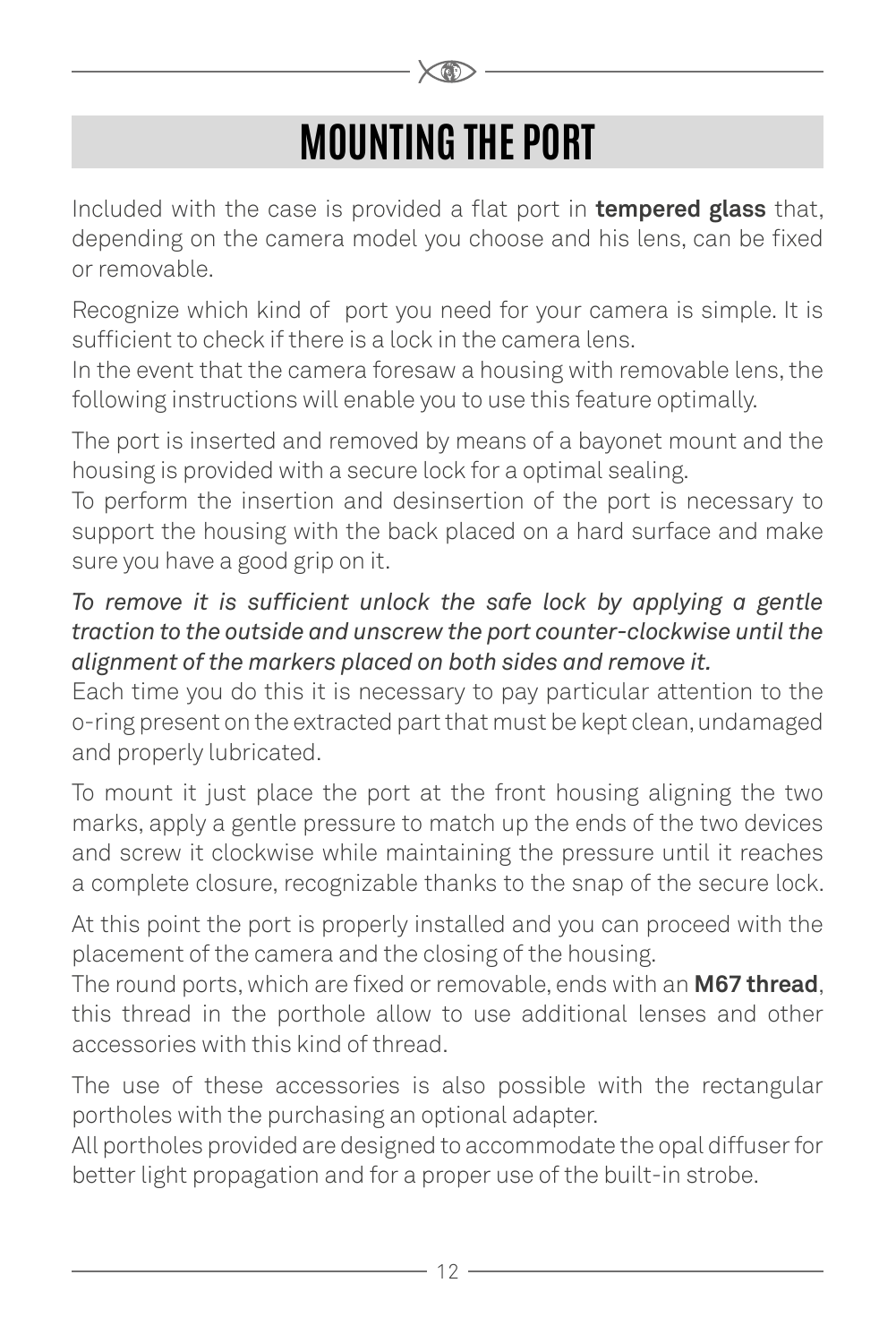# **OPENING AND LOCKING THE HOUSING**

 $\times$  00

- **1.** The housing can be opened and closed by operating with only one hand. When opening, pull the opening knob, then turn the knob counter-clockwise until the outside housing opens.
- **2.** Remove the back of the housing by pulling it oblique slightly to release the two pins. In this way, it will be possible to separate completely the back housing from the front housing.
- **3.** To close, insert the two pins in their slots, insert the pins in the space on the opening knob. While applying a gentle pressure on the back of the housing screw the knob until the end, and push it downwards to secure it safely. If you have not closed the back properly you may feel resistance when turning the knob. Open it again and check that camera is properly inserted, pins are in

their slots, verify the shoulder strap clips have been removed and try again.

**4.** When closing, make sure there is nothing caught between the closing surfaces of the two halves of the housing and check that O-rings are clean.

 **N.B.** *If you do not close the back housing correctly or there is something preventing the correct closure of the housing, the camera controls cannot work properly.*

### **NOTEWORTHY**

- As for the push buttons and her functions please refer to the in-**>** struction manual of the camera in use.
- To use the built-in strobe, mount the supplied diffuser, fitting it **>** into the groove of the port by placing the largest part in correspondence with the built-in strobe.
- To use an external strobe that works in synchrony with the integra-**>**ted one in the camera is necessary to bring the fiber optic contact in front of the built-in strobe using the appropriate optional accessory.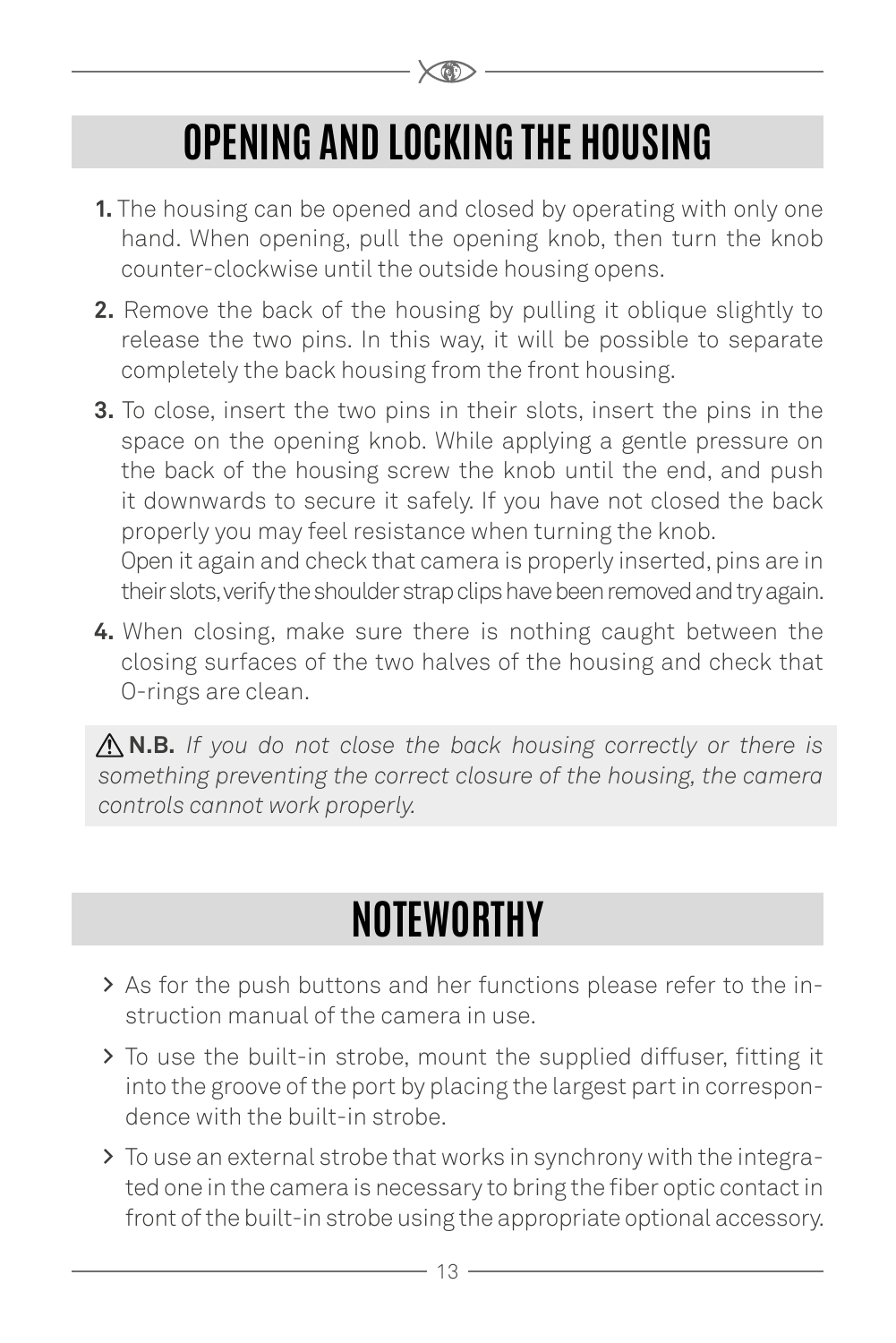# **TROUBLESHOOTING**

#### • **BUTTONS DO NOT WORK**

Check the correct positioning of the camera;

#### **• BUTTONS GET STUCK**

Apply lubricant to the button. Press the button several times to distribute the lubricant.

A **N.B.\*** Don't use vaseline grease on the O-rings seals. We recommend the use of original **ISOTTA** products.

#### **• TRACES OF SALT ON JOINTS WHILE ASSEMBLY HOUSING**

Salty water on the joints: rinse well and wipe the points with Vaseline oil, except for the optics, which should be cleaned only with special detergents.

#### **• RED LED IS ON**

A red **LED signal** indicates excessive moisture inside the housing. If this happens underwater, you should get out of water as soon as possible in respect of security measures and ensure that there were no leaks.

In the event that there have been an infiltration, remove the sensor's battery, dry immediately with a soft cloth or a hair dryer. At this point, the case will continue to operate.

In the event that, once dry the housing and insert a new battery, the **red LED** continues to flash, this result in no problems for the mechanical operation of the product.

As for the camera, please refer to the instruction manual of the camera. In this cases it is advisable to send the case to the manufacturer for verification.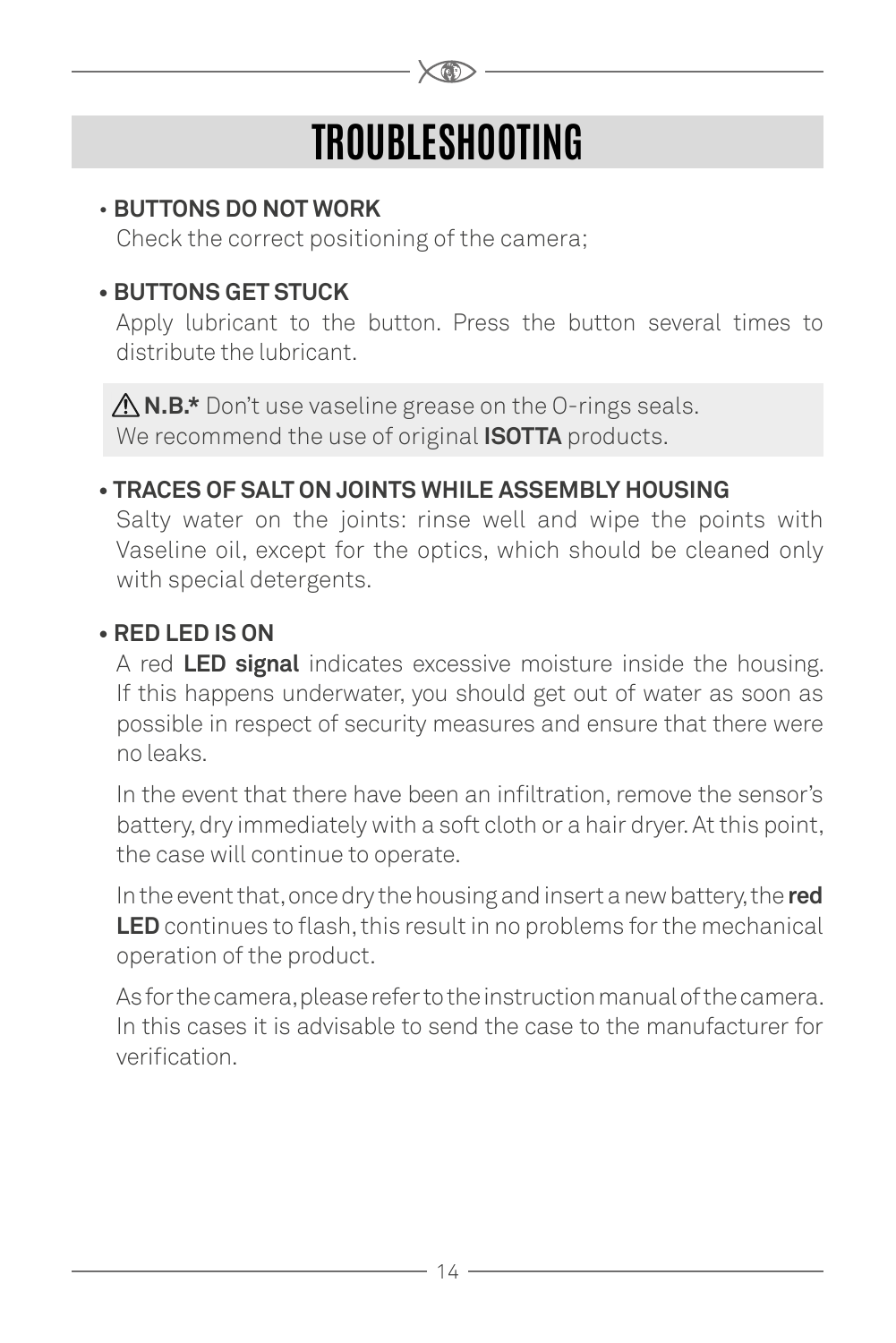# **WARNINGS**

 $\times$  00

- • **CHECK** the housing before installing the camera after dispatch or transport it by plane.
- • **DON'T TRANSPORT** the housing hermetically sealed on a plane. Remove the rear cap or the rear cap's o-rings. If you remove the O-rings, then remember to put them back on.
- • **MAKE SURE** above all of the integrity of the seal between the back door and O-rings.
- • **LUBRICATE** with a minimal amount of silicone grease the two O-rings located on the rear cap.
- • **DON'T CARRY** the housing with the camera placed inside to avoid stress to the camera itself.
- • **NEVER EXPOSE** the case in direct sunlight, as the color might fade and in order to prevent damage to the internal circuitry.
- • **CHECK** that the port is always clean (never degrease it with solvents, acetone, paint thinner, etc. to avoid serious damage to the optical treatment). Only clean it with liquid, cloths or optical cloths.
- **AVOID** sharp blows on the command buttons, front lens and ports.

At the end of each dive rinse the housing in sweet water.

A CAUTION: rinse and dry the lens, in order to avoid chalky deposit formations that over time would ruin irremediably the optics and the housing.

### **N.B.\* : KEEP THE HOUSING TIGHTLY CLOSED when you rinse it.**

Before removing the camera from the housing make sure the housing is dry to avoid that any drop of water causes damage to the camera.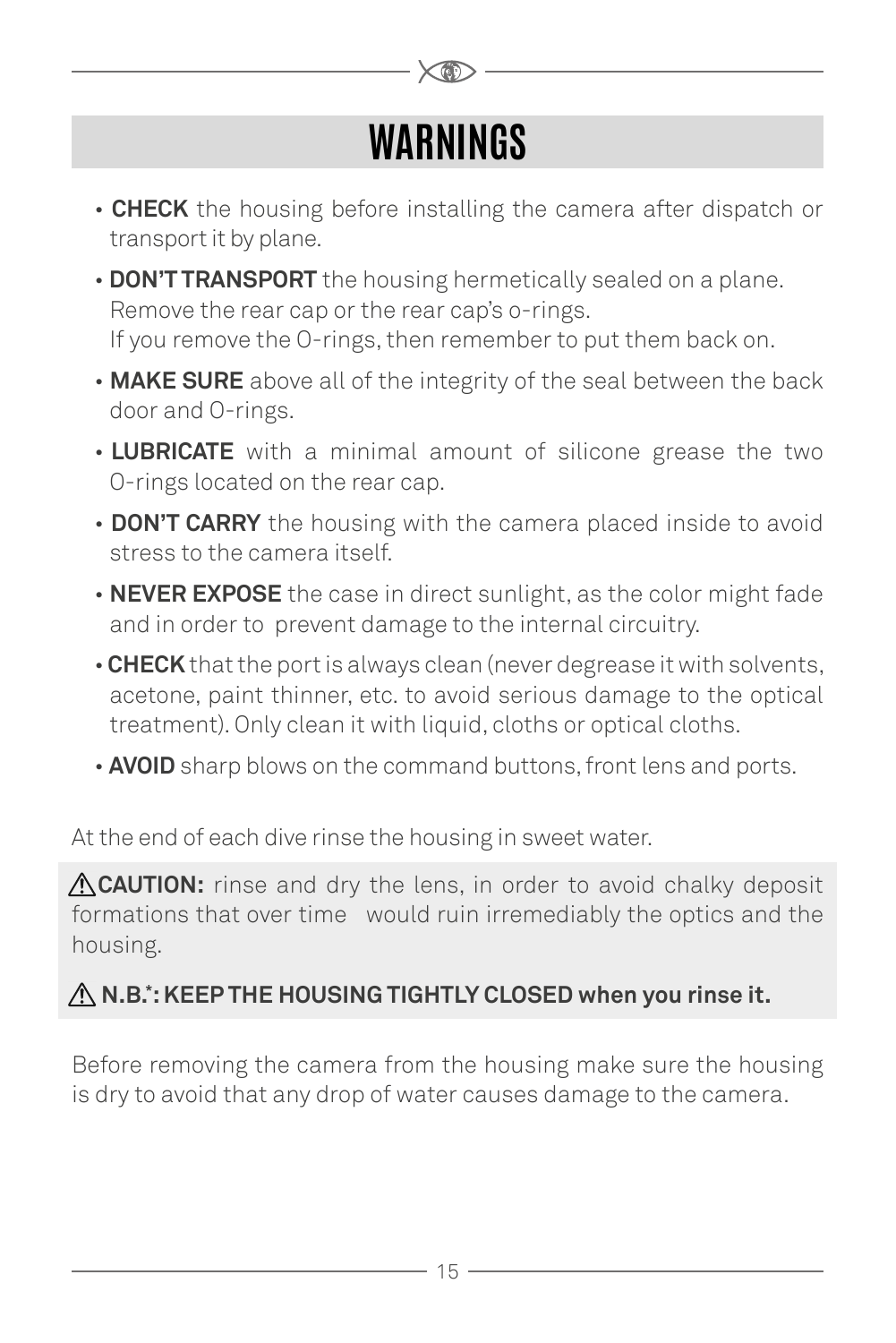# **CARE AND MAINTENANCE**

 $\times$  00

- It's a good practice to rinse the housing with sweet water, ensuring it is properly closed, after each salt water use. Then dry it accurately. Run water in the greatest stagnation points of salt water as perimeter rings, caps, lens, eyepiece, command buttons and levers.

A **WARNING:** it is advisable to operate the control buttons during the rinse, so as to remove any residual salt within that, in the long run, it could lead to blockage.

- It's a good practice to clean and grease the O-rings with silicone grease without exagerating. It is recommended to use special silicone grease for O-rings.

If using unsuitable grease or spray, you may experience O-rings swelling or their expansion, affecting the seal.

- You need to grease the O-rings away from towels, bathrobes, tablecloths etc. or places of stagnant dust, because the grease protects the O-rings, but attracts various lightweight materials such as fur, hair, fibres, grains of salt, sand, etc.
- These particles are difficult to see because of the presence of grease. You must therefore pay particular attention to the cleanliness of the O-rings, otherwise you could create flooding, that would certainly have been avoided with a correct maintenance. Replace the main O-rings annually.
- When you do not in use the housing for a long time you must to remove the O-rings and sprinkle all the external metal parts with a light coat of vaseline oil.

∕∆ **N.B.\*** Never use Vaseline oil to lubricate the O-rings, use only silicone grease. We recommend the use of **ISOTTA** products.

- Do not use solvents, thinners, or alcohol to clean the port or the monitor.
- Treat the surface of the lens port like a camera lens. After use, rinse and gently dry the outside lens port to avoid water spotting. To clean, use a mild soap solution or lens cleaner.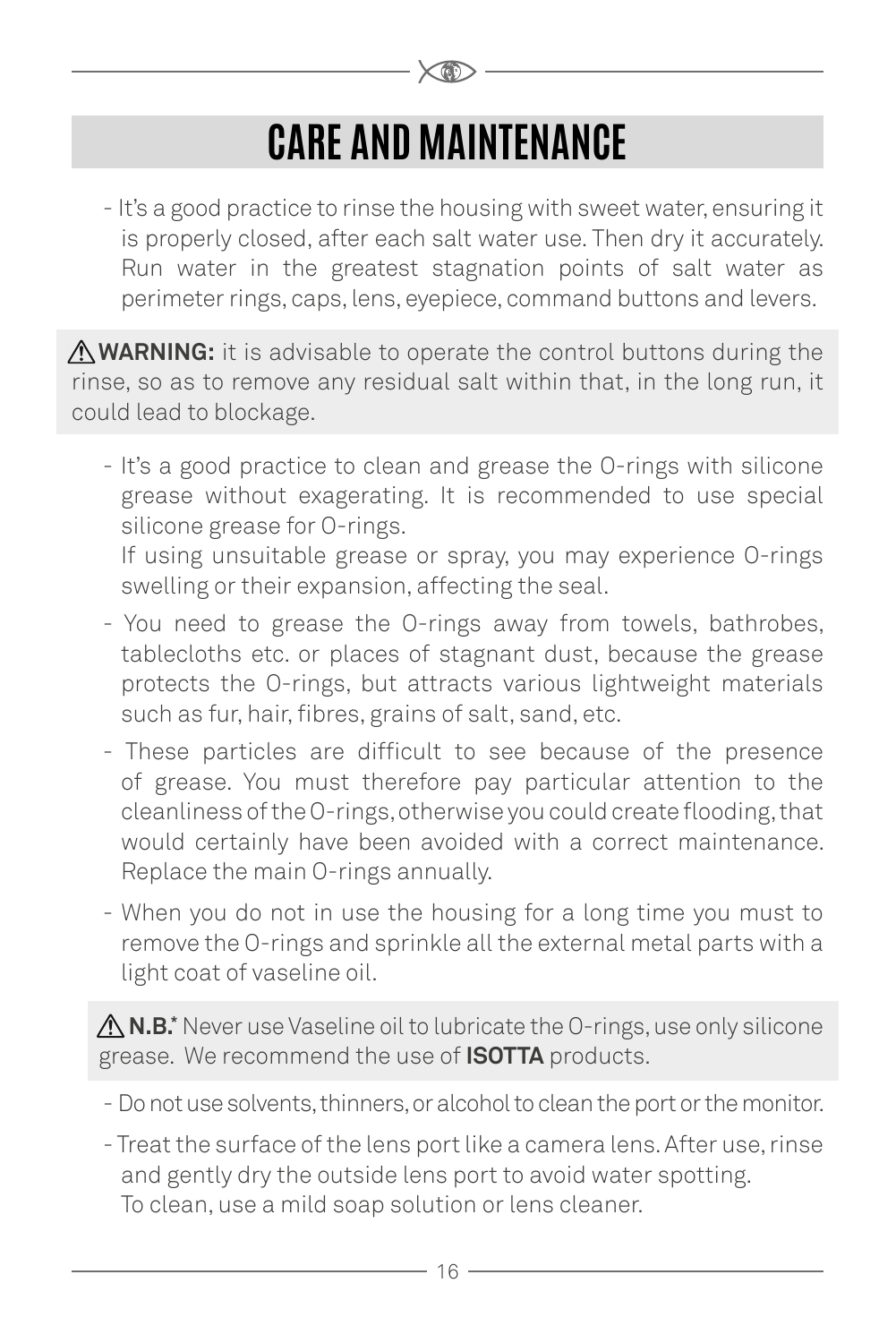**It is recommended that you ship the housing to our distributor or to Isotecnic factory for a complete overhaul every 2 years or after 500 dives.**

 $\times$ 

**No reproduction in any form of this manual, in whole or in part, may be made without written authorization from ISOTECNIC Srl.**

**06/08/2020 - ISOTECNIC Srl** reserves its right to modify the actual product due to product or service enhancement or technical updates without prior notice.